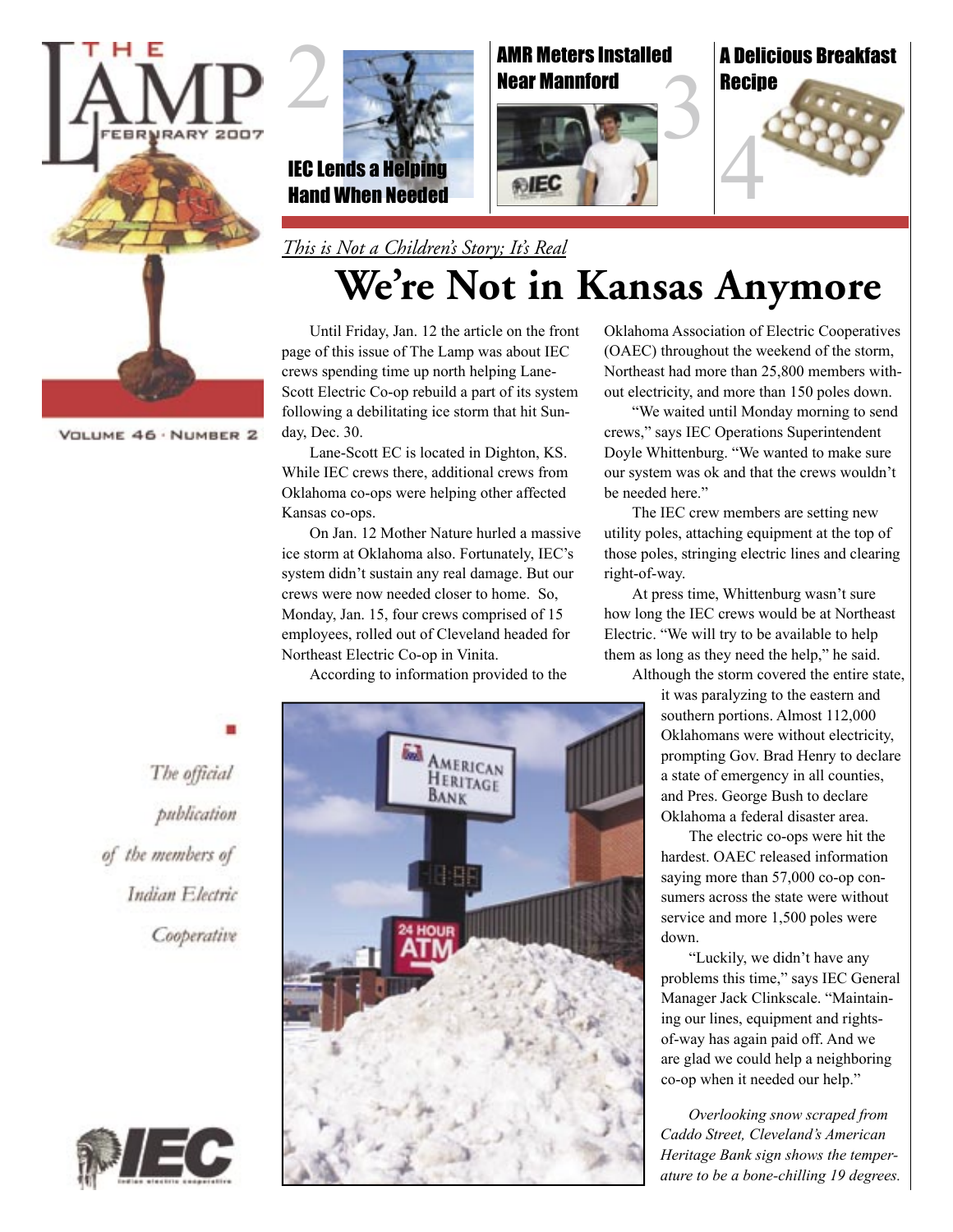# IEC Lends a Helping Hand

Many memories came flooding back on December 28. A monstrous blizzard hit western Kansas and the Oklahoma panhandle. Along with the snow came ice and strong winds – a deadly combination for electric systems. I spent a good portion of my career in western Kansas and eastern Colorado and I remember the savage force with which a northern blizzard can attack. It takes a toll on people, animals and equipment. This storm destroyed many miles of electric line including distribution and transmission lines. The hardest hit system in Oklahoma was Tri-County Electric Cooperative which serves most of the Oklahoma panhandle. Kansas systems receiving the most damage were Pioneer E.C. in Ulysses, Wheatland E.C. in Scott City, and my old system, Lane-Scott E.C. in Dighton.

Indian Electric received a call for assistance and we sent six men and several trucks. Crews were also sent from at least nine other Oklahoma cooperatives. It is not our crews' idea of fun to make the long drive to Kansas and work long

hours under adverse conditions in miserable weather, but not one of them complained when the call came. They exhibited the finest qualities of the "cooperative" spirit. They knew there were many people without lights, heat and water and their fellow cooperative "brothers" needed help. They didn't ask to wait until the holiday season was over; they willingly left their families and headed out.

Losing a significant portion of our work force can also generate some inconvenience at IEC. Some jobs must be delayed and more work is spread among those who remain. Supervisors must be creative and make sure our work gets done and we continue to provide our members with uninterrupted power.

While storm conditions routinely damage cooperative electric systems, it brings out the best in us and emphasizes the cooperative difference. While most rural electric systems are small by utility standards, there is strength in numbers. IEC is not just a small Oklahoma cooperative; we are part of a nationwide network of over 1,000 electric cooperatives that will come to our aid if

*by Jack Clinkscale, General Manager*

needed. We share resources and ideas so we can provide the best service possible to rural America.

I think of my many friends in Kansas and wish them all the best as they struggle to overcome the effects of such a massive storm and restore service to their members. I also want to thank all IEC employees who answered the call and worked so tirelessly without complaint. IEC members should be proud of the quality of our employees. I know I am!



### **INDIAN ELECTRIC COOPERATIVE, INC.**

**Office Hours** 7:30 a.m. – 4:00 p.m. (Monday - Friday) (918) 358-2514 www.iecok.com

**To Report an Outage** (918) 358-2514 or 1-800-482-2750

**24-hour Service Center**  (918) 295-9520

#### **Board of Trustees**

| Leon Day, President               | <b>District 4</b> |
|-----------------------------------|-------------------|
| <b>Bill Boone, Vice-President</b> | <b>District 7</b> |
| Robert Burk, Sec.-Treas.          | <b>District 1</b> |
| <b>Mike Spradling</b>             | <b>District 2</b> |
| <b>Berry Keeler</b>               | <b>District 3</b> |
| <b>Wanda Foster</b>               | District 5        |
| Loris Peckenpaugh                 | District 6        |
| <b>Greg Fielding</b>              | District 8        |
| <b>Rock Reese</b>                 | <b>District 9</b> |

Jack Clinkscale, General Manager Kay Rabbitt-Brower, Editor

*The Lamp* (USPS 942-940) is published monthly by Indian Electric Cooperative, Inc., P.O. Box 49, Highway 64 Southeast, Cleveland, Oklahoma 74020 for the interest of its membership. Subscription price was \$0.17 per month in 2006. Periodical postage paid at Cleveland, Oklahoma and additional mailing offices.

- Postmaster: Send address changes to The Lamp, P.O. Box 49, Cleveland, OK 74020.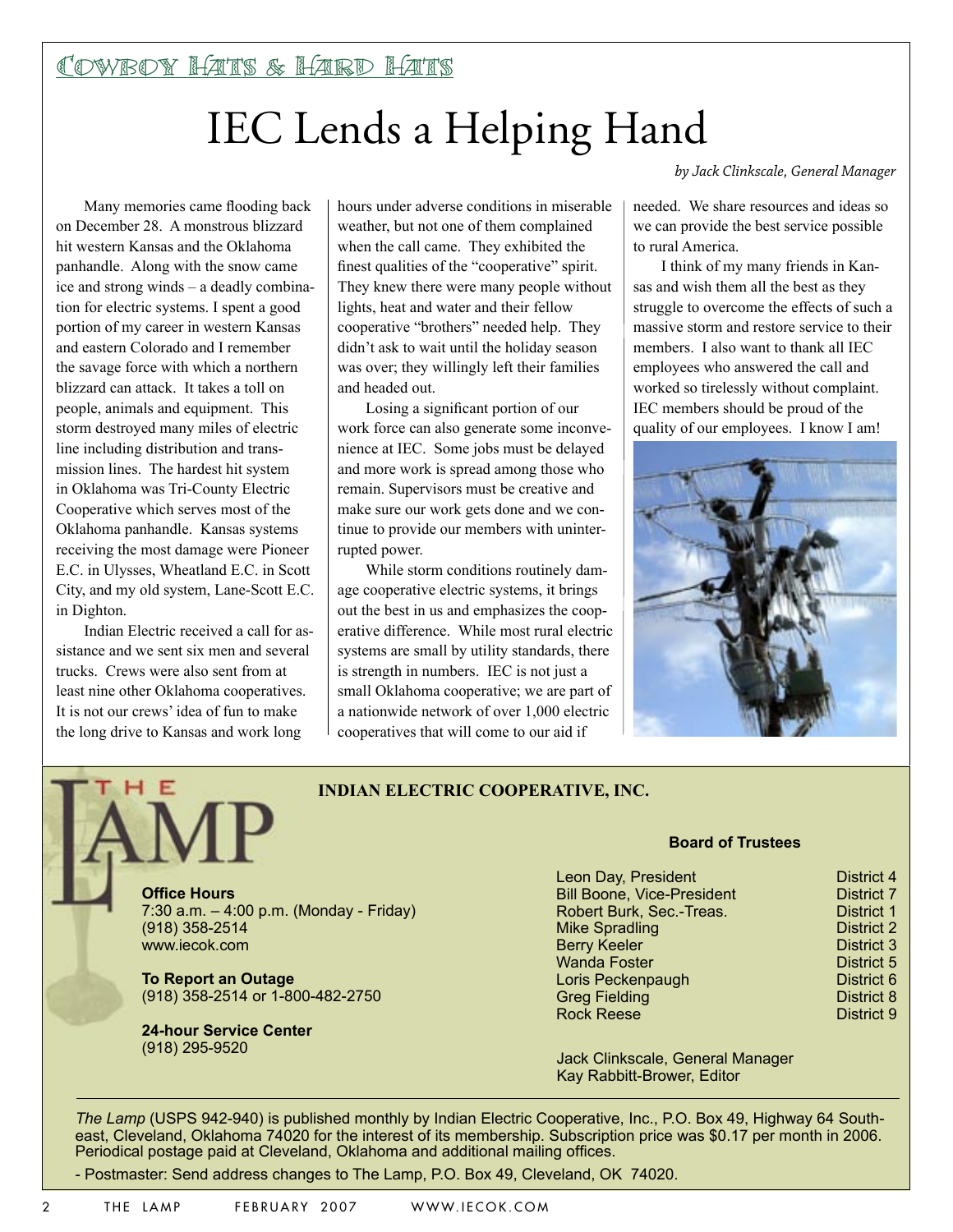Fishermen from near and far will converge on Lake Pawhuska Saturday, February 17, for the Ninth Annual Trout Tournament sponsored by the Pawhuska Chamber of Commerce. The fishing event starts at 8 a.m. and concludes at 4 p.m.

This official Oklahoma Centennial event offers cash prizes to be awarded to the top five fishermen catching the heaviest fish and the top five presenting the heaviest stringers, according to Barbara Smith of the chamber.

"There will be numerous tagged fish, sponsored by local merchants, that will net outstanding prizes valued at \$50 or more for the fishermen who catch them," she says.

Anglers are encouraged to pre-register at a cost of \$20, or register on tournament day (beginning at 6 a.m.) for \$30, Smith says. All fishermen are required to have a current state fishing license and a trout fishing license. Registration forms, rules and related links are available at *www. pawhuskachamber.com*. For state

1E)

laws and regulations, refer to *www.wildlifedepartment. com.*

Lake Pawhuska has offered trout fishing for 11 seasons and boasts of being the second best sunfish lake in the state, as determined by the Oklahoma Department of Wildlife, Smith explains.

The lake was built in 1936 as a Works Progress Administration (WPA) project. It is stocked annually with 30,000 Rainbow Trout during the season, which runs from November 1 through March 31.

This centennial event will be held regardless of weather conditions, and registration fees are non-refundable. Check-in is from 6 a.m. until 8 a.m. and weigh-in is from noon until 4 p.m. Hot coffee and some really tall fish tales will be available at the headquarters tent, located on the east side of the lake, Smith says.

More information is available at the Pawhuska Chamber of Commerce located at 210 W. Main or by calling 918-287-1208.

**Ninth Annual Pawhuska Trout Tournament**



## AMR Meters Installed Near Mannford in February

IEC contract employee Chris Cesar will be north and east of Mannford in February replacing current residential meters with new automated meters, according to IEC Meter Technician Charlie Taylor, who is coordinating the meter changeout program.

> "Chris is driving a white cargo van with a black and white IEC logo on it and he carries IEC-provided identification," says Taylor. "He attempts to visit with homeowners before changing the meters, to explain what he's doing, how long he will be on site and answer any questions the member may have.

"Changing the meter is a quick and simple procedure – usually he is on site less than 15 minutes," Taylor says.

Taylor goes on to say there is a brief interruption in electric service, so members will need to reset clocks on their appliances and electronic equipment.

"Even though the new meters are being installed, members will have to continue sending us their meter reads. We will send them a letter telling them when we are ready to begin reading their meters electronically," he says.

If you have any questions about the meter change out program, please call Taylor at 295-9544 or Director of Member Services David Wilson at 295-9557, Monday through Friday, 7:30 a.m. until 4 p.m.